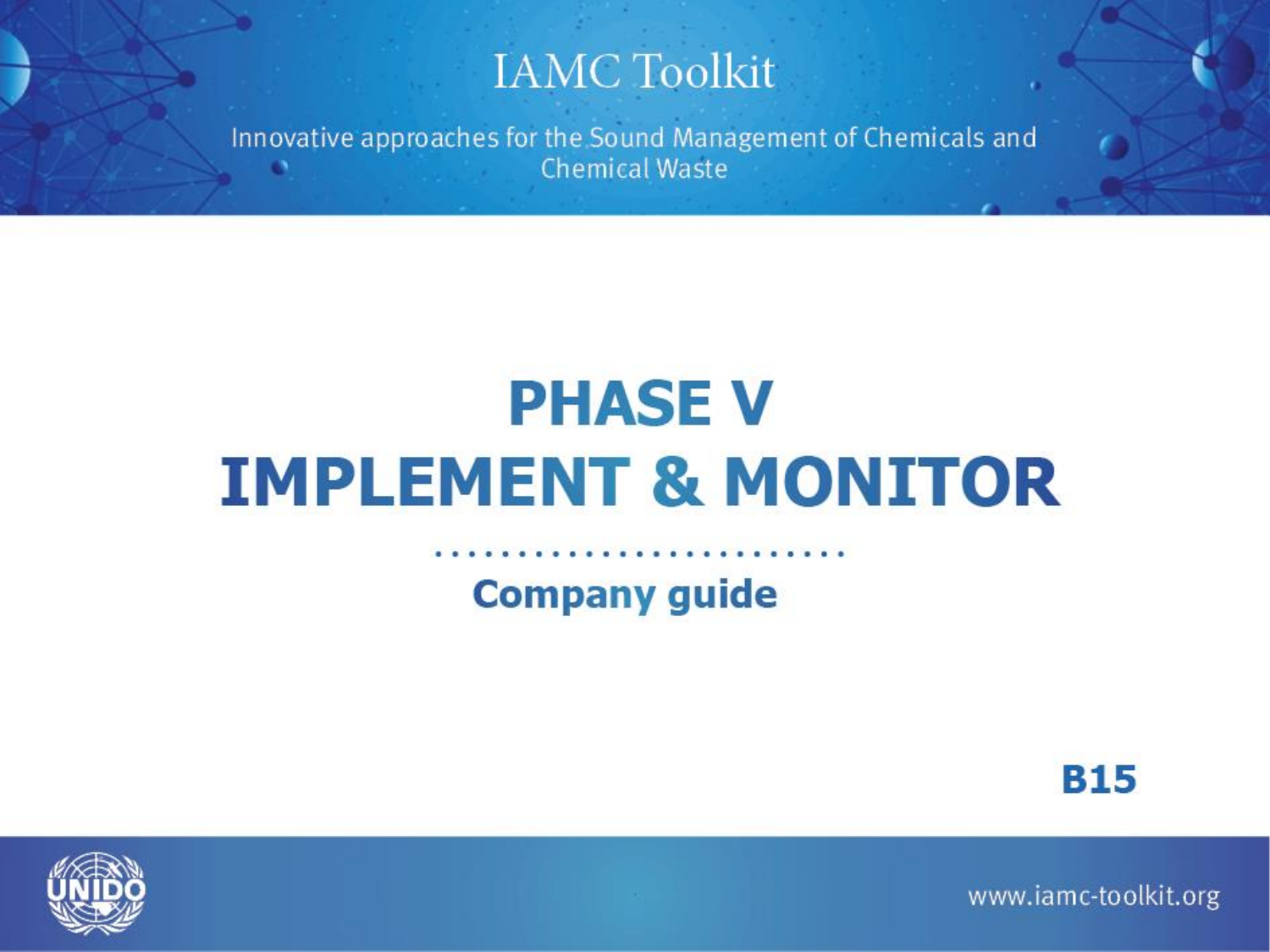### **Content**

- 1. Define expected benefits upon successful implementation
- 2. Implement the selected innovative options
- 3. Monitor the implementation process at the company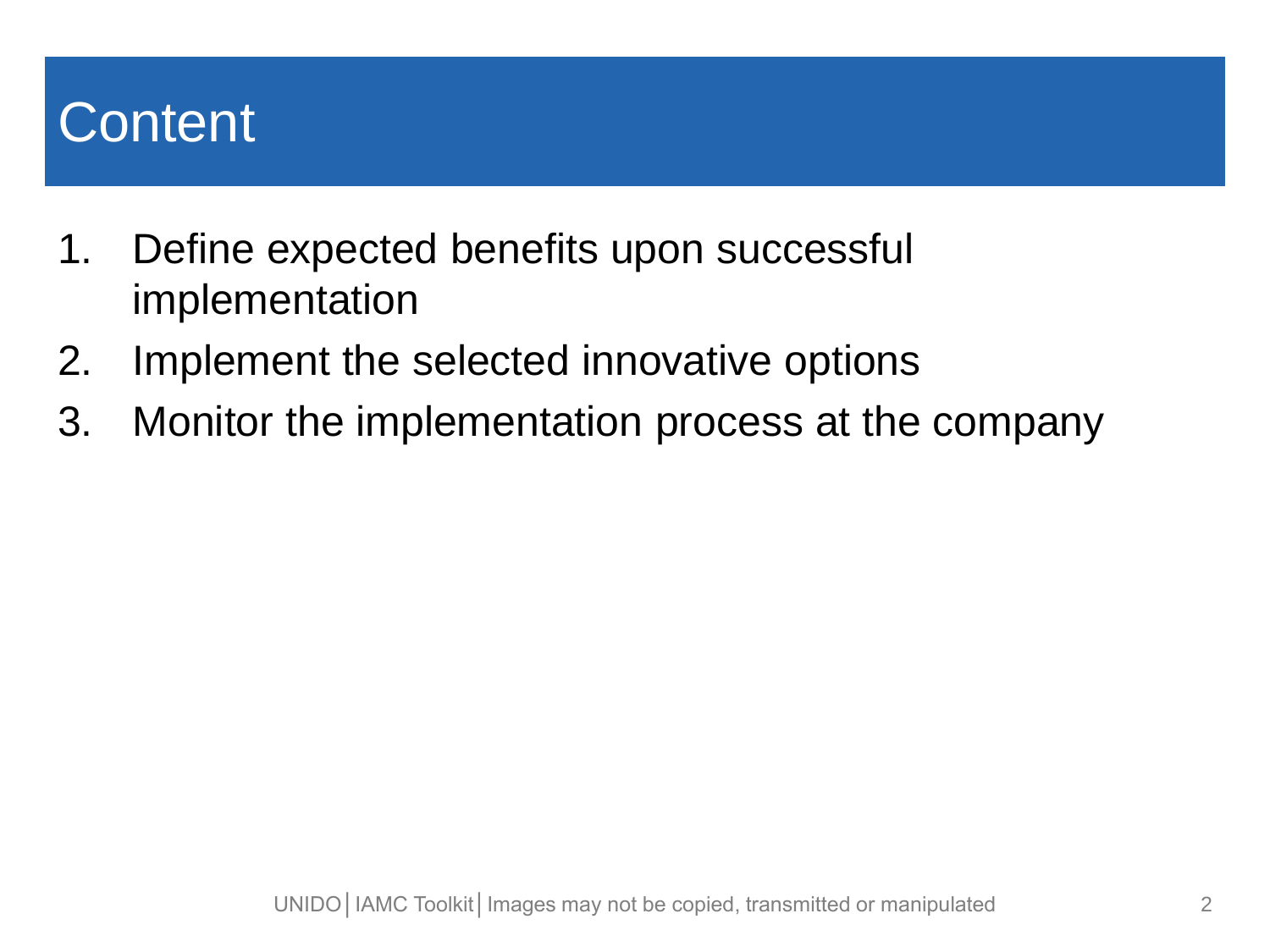#### Phase 5: Implement and Monitor



*Source: ISSPPRO*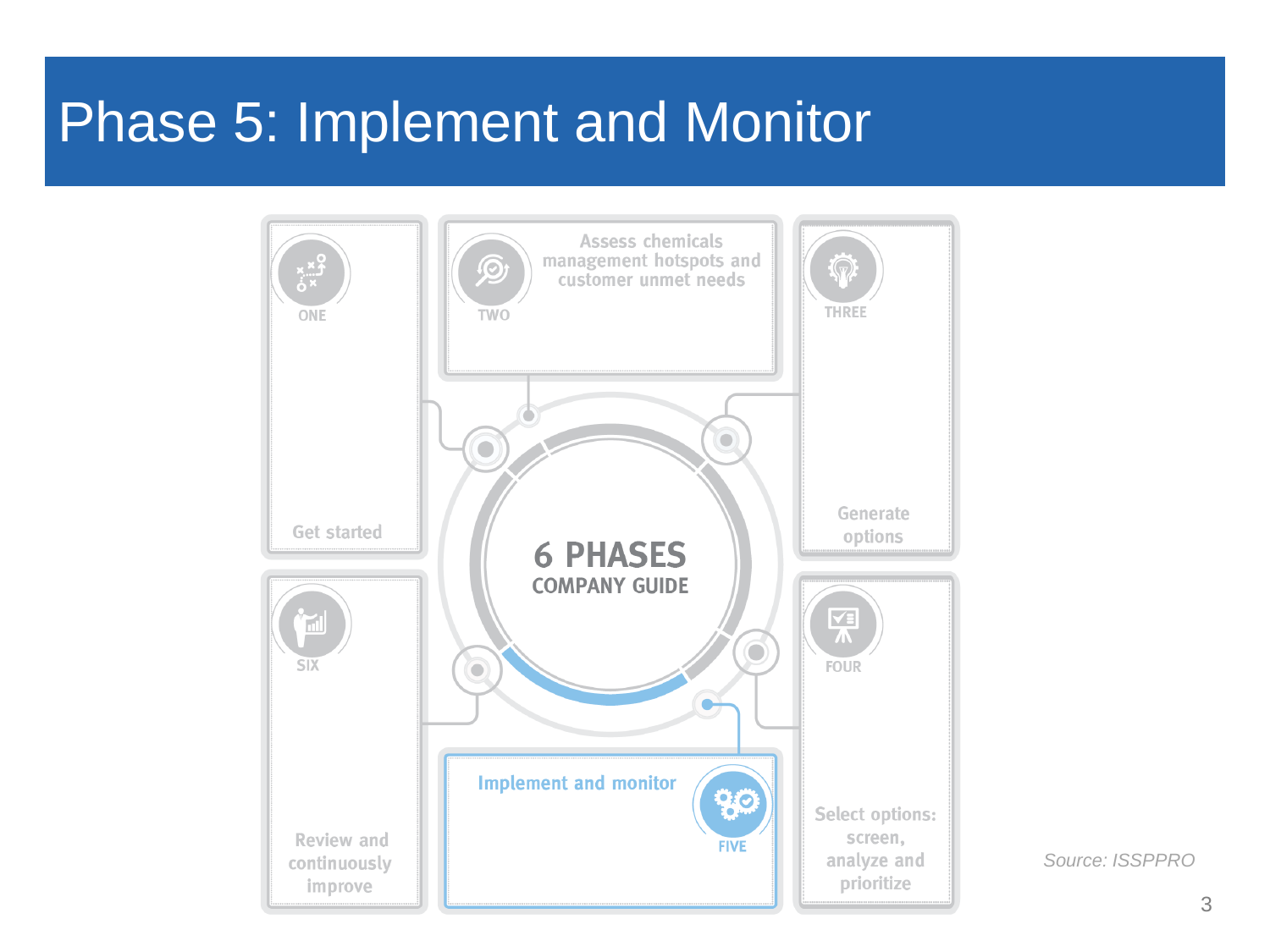### Introduction: Implement & Monitor

The aim of this step is to support the company in implementing the selected innovations and ensuring the objectives are realized in an efficient and cost-effective way.

The Toolkit user will learn how to:

- **Define expected benefits upon successful implementation**
- **-** Develop a plan for implementing selected innovations
- **Develop a monitoring plan to ensure implementation** progress is measurable, transparent and easy to communicate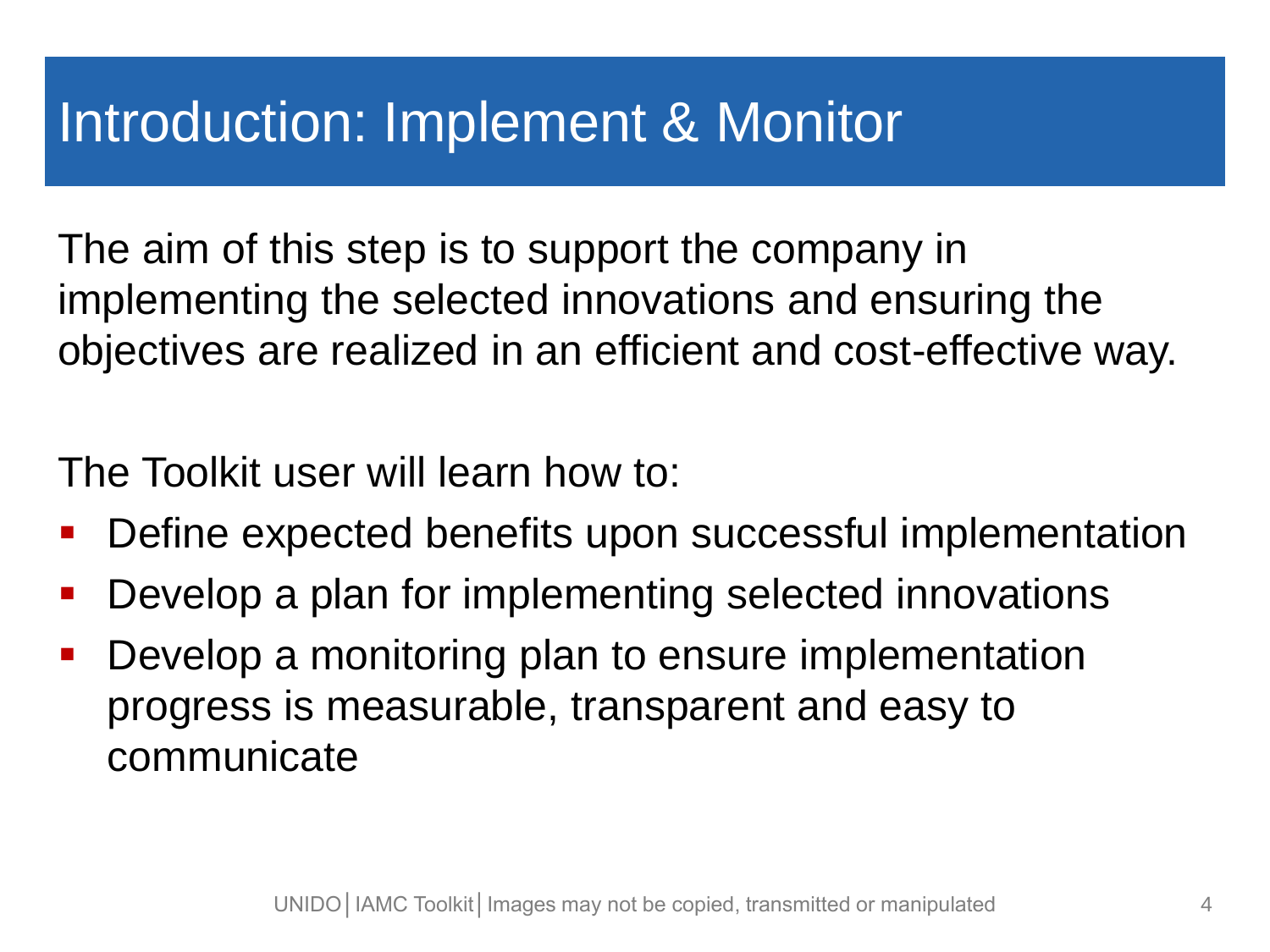## Phase 5: Implement & Monitor

#### **Key Tasks**



- Define expected benefits upon successful implementation
- Implement the selected innovative options
- Monitor the implementation process at the company

#### **Deliverables**

- **Implementation plan:** summary of implementation timeframe and expected benefits
- **Monitoring results**: summary of benefits achieved and obstacles overcome upon completed implementation of innovations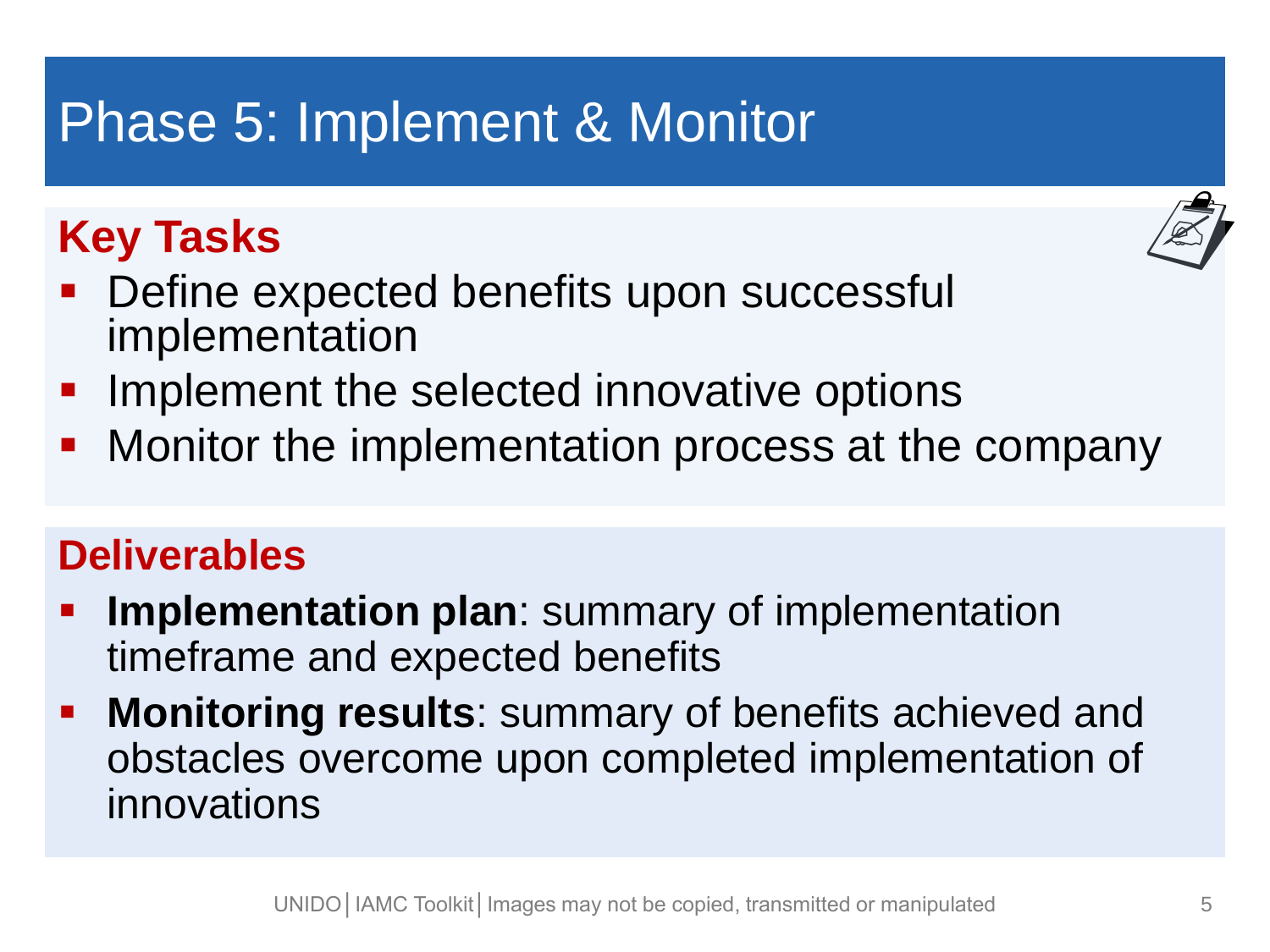# Define expected benefits upon successful implementation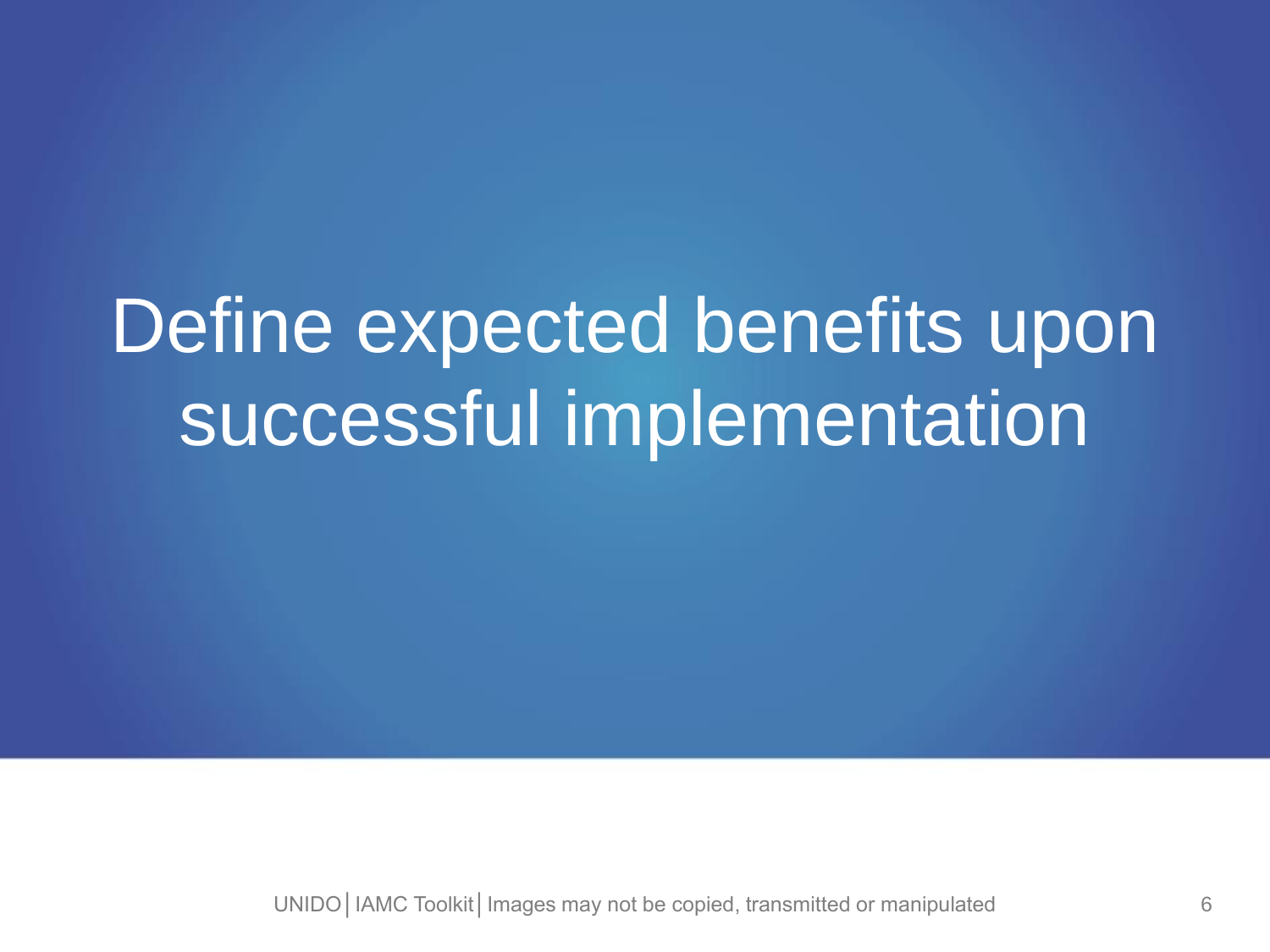## Define benefits

**It is important that the company and project team know the benefits expected to result from implementation and aim to achieve them.**

Clearly define the expected outcome (targets) of the implemented options according to sustainability impacts:

- Economic benefits and costs, for example:
	- Capital investment costs =  $$25,000$ , training costs =  $$1,000$
	- Material savings =  $$15,000$  p.a., operational savings =  $$2,000$  p.a.
- **Environmental benefits, for example:** 
	- Reduction of used-solvent waste from 150 kg per tonne of product to 25 kg per tonne of product.
	- Note: the "Enterprise-Level Indicators for Resource Productivity and Pollution Intensity" (UNIDO-UNEP) can be used to measure environmental performance.
- **Social benefits, for example:** 
	- **Substitution of heavy metals in anti-corrosive paint formulation with** safer and more effective alternatives
	- Decrease the chance of severe accidents by a factor of 10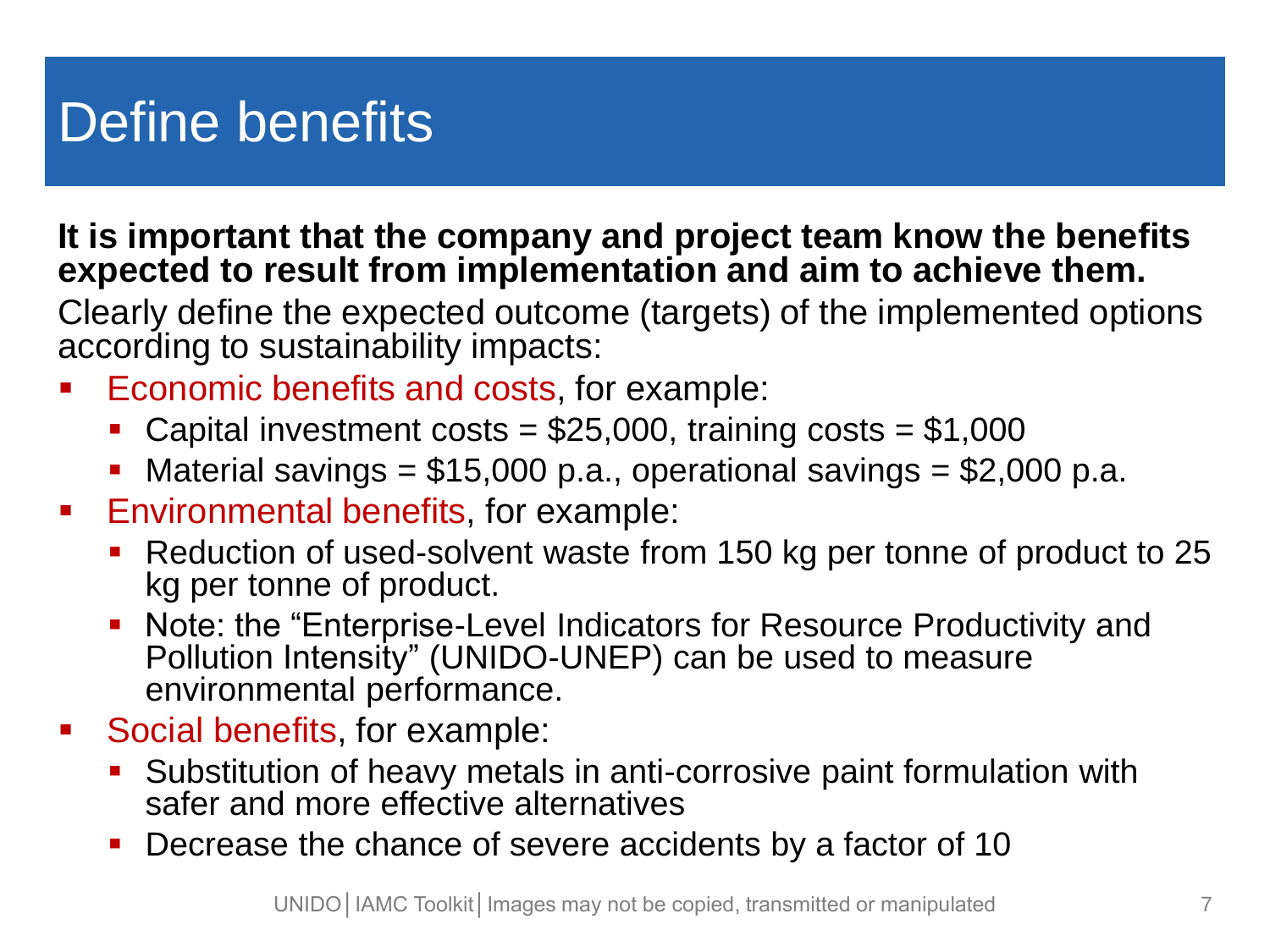## Setting Targets for Option Implementation

Use the following example template for setting targets against which to measure successful implementation.

| <b>Name of</b><br>option                                                                    | Category                  | <b>Cost for</b><br>implemen-<br>tation | <b>Expected</b><br>economic<br>benefits | <b>Expected</b><br>environ-<br>mental<br><b>benefits</b>                 | <b>Expected</b><br>social<br>benefits                                                               |
|---------------------------------------------------------------------------------------------|---------------------------|----------------------------------------|-----------------------------------------|--------------------------------------------------------------------------|-----------------------------------------------------------------------------------------------------|
| Option 1                                                                                    | Good<br>housekeeping      | \$XX per year                          | \$XX per year                           | XX kg of fuel<br>oil per day<br>$=$ XX kg of<br>$CO2$ avoided<br>per day | Proper<br>insulation of<br>condensate<br>return piping<br>protects<br>personnel<br>against<br>burns |
| Option 2                                                                                    | Equipment<br>modification | \$XX per year                          | \$XX per year                           |                                                                          |                                                                                                     |
| $\begin{array}{cccccccccccccc} \bullet & \bullet & \bullet & \bullet & \bullet \end{array}$ |                           |                                        |                                         |                                                                          |                                                                                                     |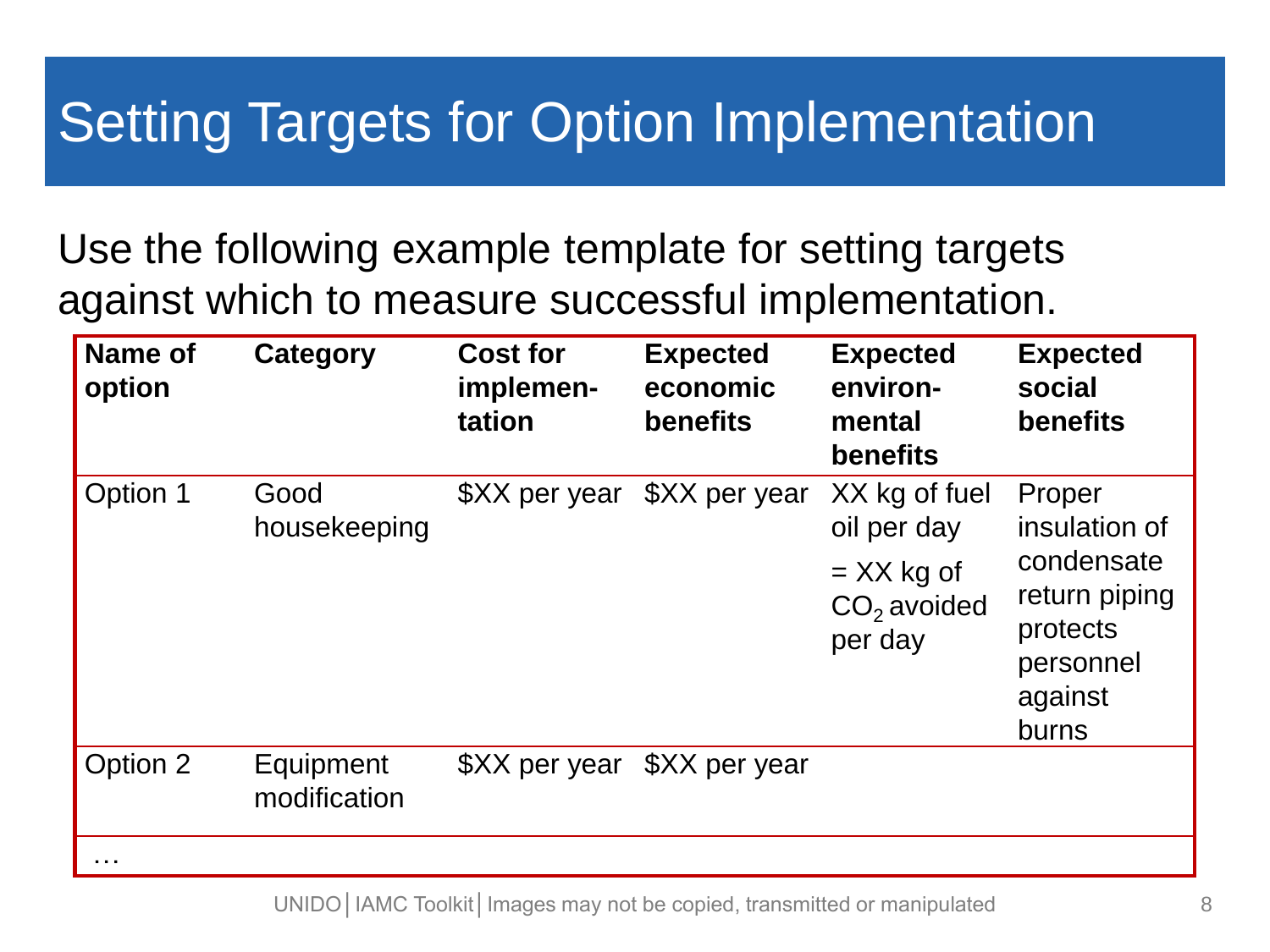# Implement the selected innovative options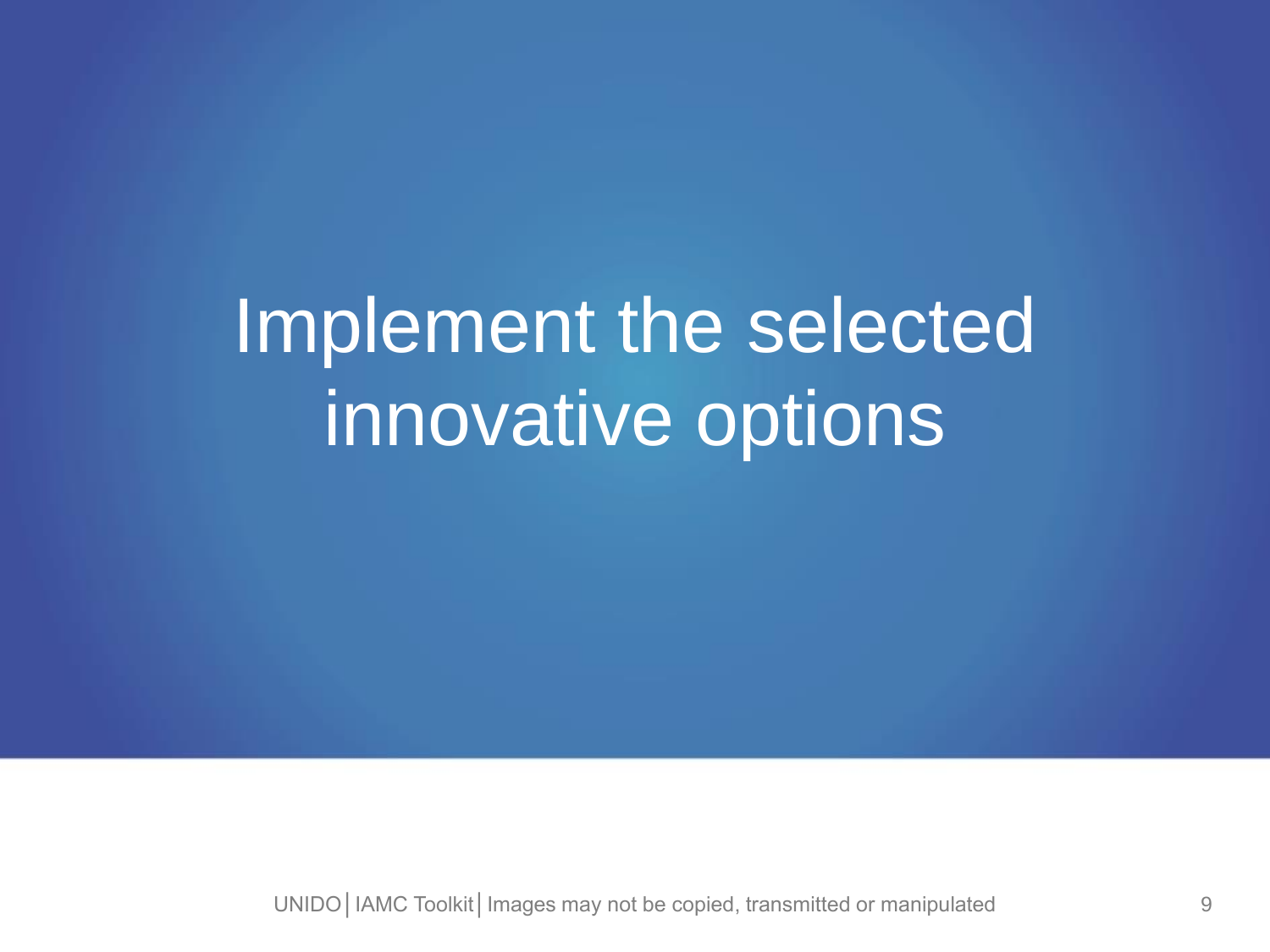### Implementation Action Plan

**An implementation plan lays the foundation for a successful, efficient and cost-effective implementation. A good implementation plan answers the following questions:** 

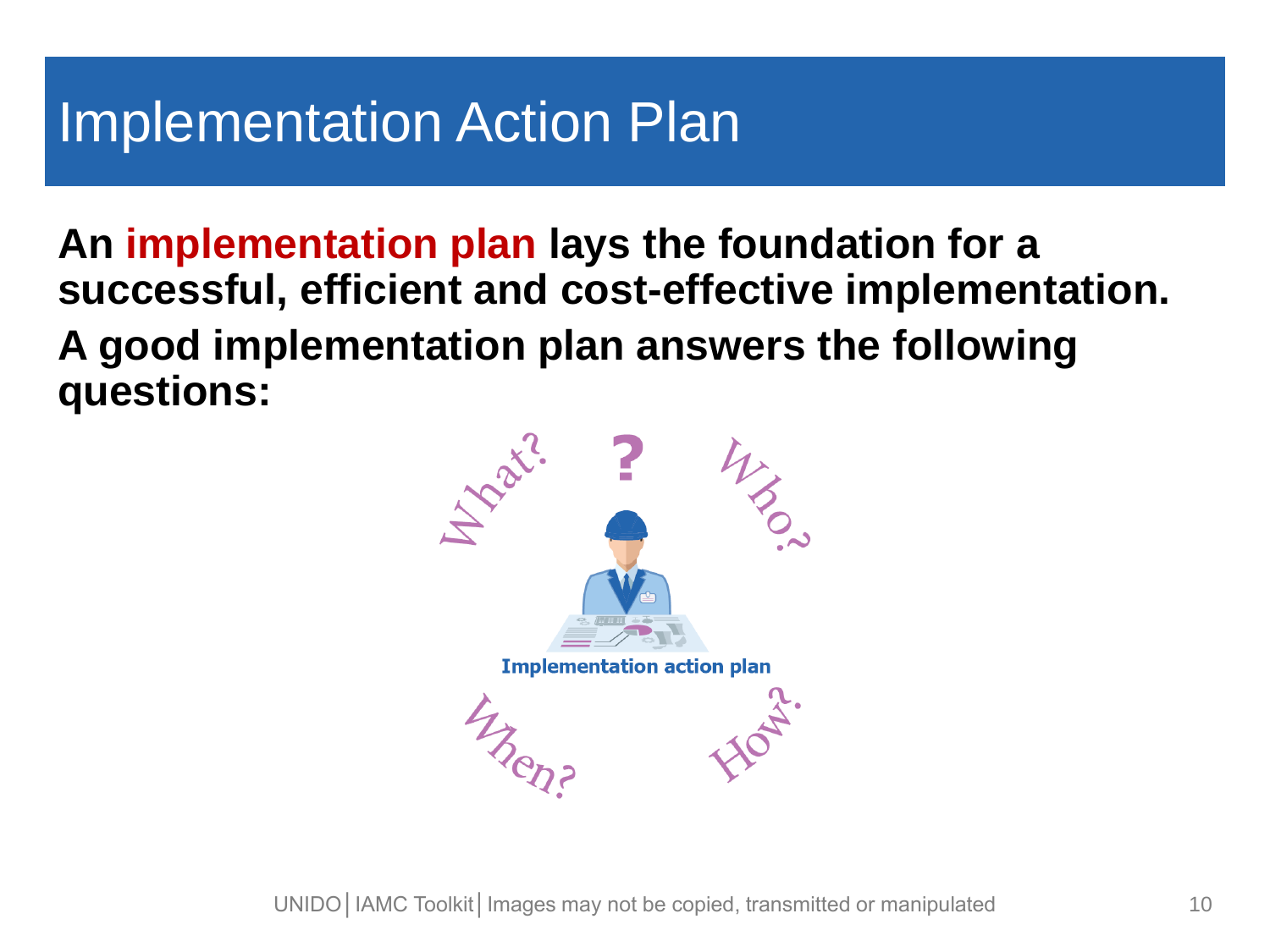## Implementation Plan Checklist

Keep the following factors in mind when preparing the implementation plan:

- What is to be implemented?
- How does it contribute to the company strategy & goals?
- **Who is responsible for the implementation of each option?**
- When should each option be implemented (deadline)?
- **How is it to be implemented?** 
	- What resources (technical, financial, manpower) are required?

#### **The innovation team is responsible for:**

- Presenting the action plan to the management and gaining approval
- Driving implementation and maintaining the action plan as a live document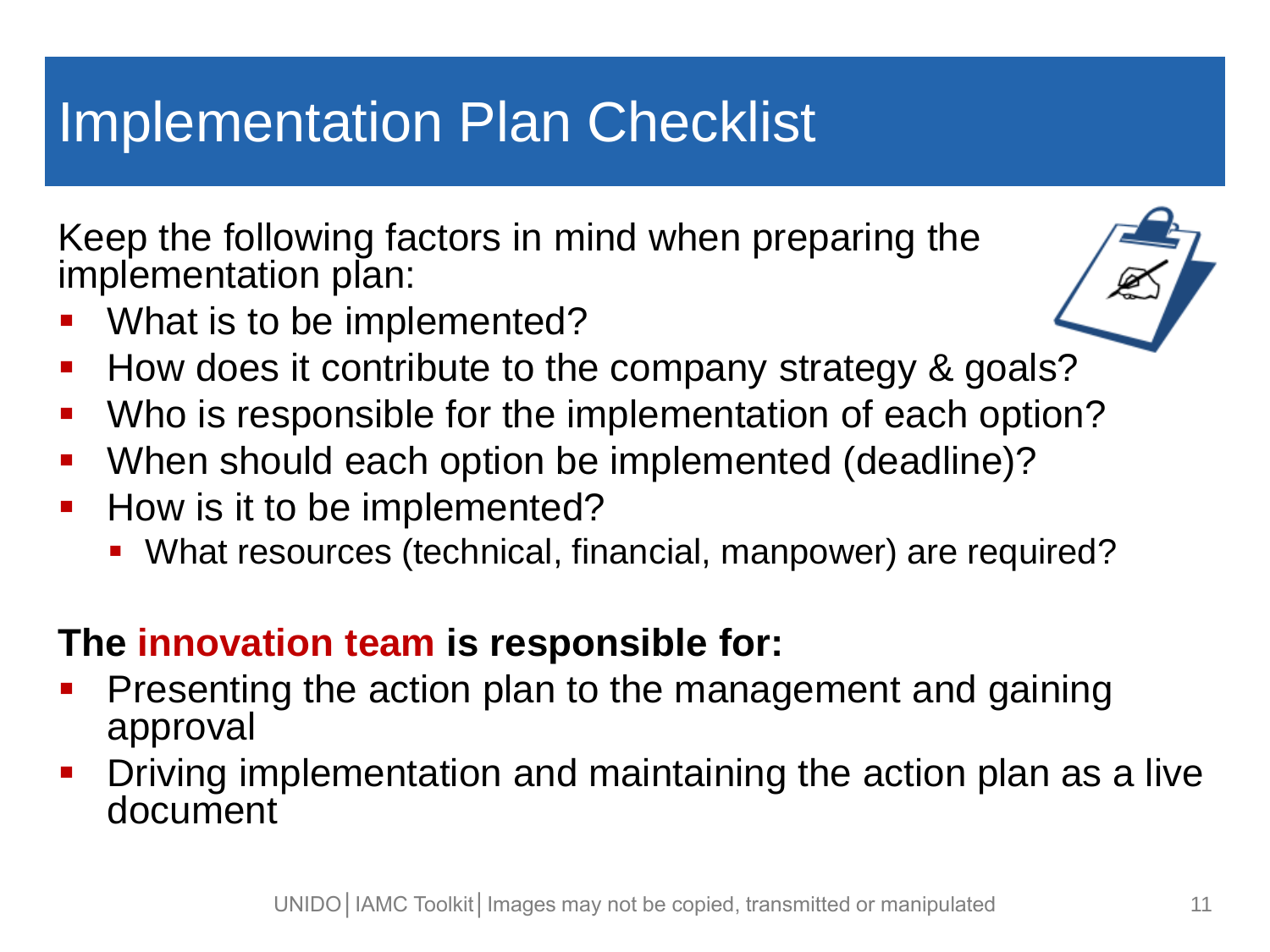### Example Template: Action Plan

#### **The following example template can be used to develop an implementation plan together with the company.**

| <b>Innovative</b><br>option      | No. XX: Short description of option                 |                                                    |                                 |                 |                                                                                             |  |  |  |
|----------------------------------|-----------------------------------------------------|----------------------------------------------------|---------------------------------|-----------------|---------------------------------------------------------------------------------------------|--|--|--|
| <b>Main responsible</b>          | Ms/Mr.                                              |                                                    | <b>Implementation</b><br>period |                 | XXX to XXX                                                                                  |  |  |  |
| <b>Main resources</b>            |                                                     | Labour: XY working hours<br>Total investment: \$XY | <b>Training requirements</b>    |                 | For employees on how<br>to safely and efficiently<br>manufacture the new<br>lead-free paint |  |  |  |
| <b>Team members</b><br>and roles | $Ms./Mr. - R&D$ for lead-<br>free paint development |                                                    |                                 |                 |                                                                                             |  |  |  |
|                                  | $\sim$ $\sim$ $\sim$                                |                                                    |                                 |                 |                                                                                             |  |  |  |
| <b>Specific action</b>           |                                                     | <b>Responsible</b>                                 | <b>Resources</b>                | <b>Deadline</b> | <b>Comments</b>                                                                             |  |  |  |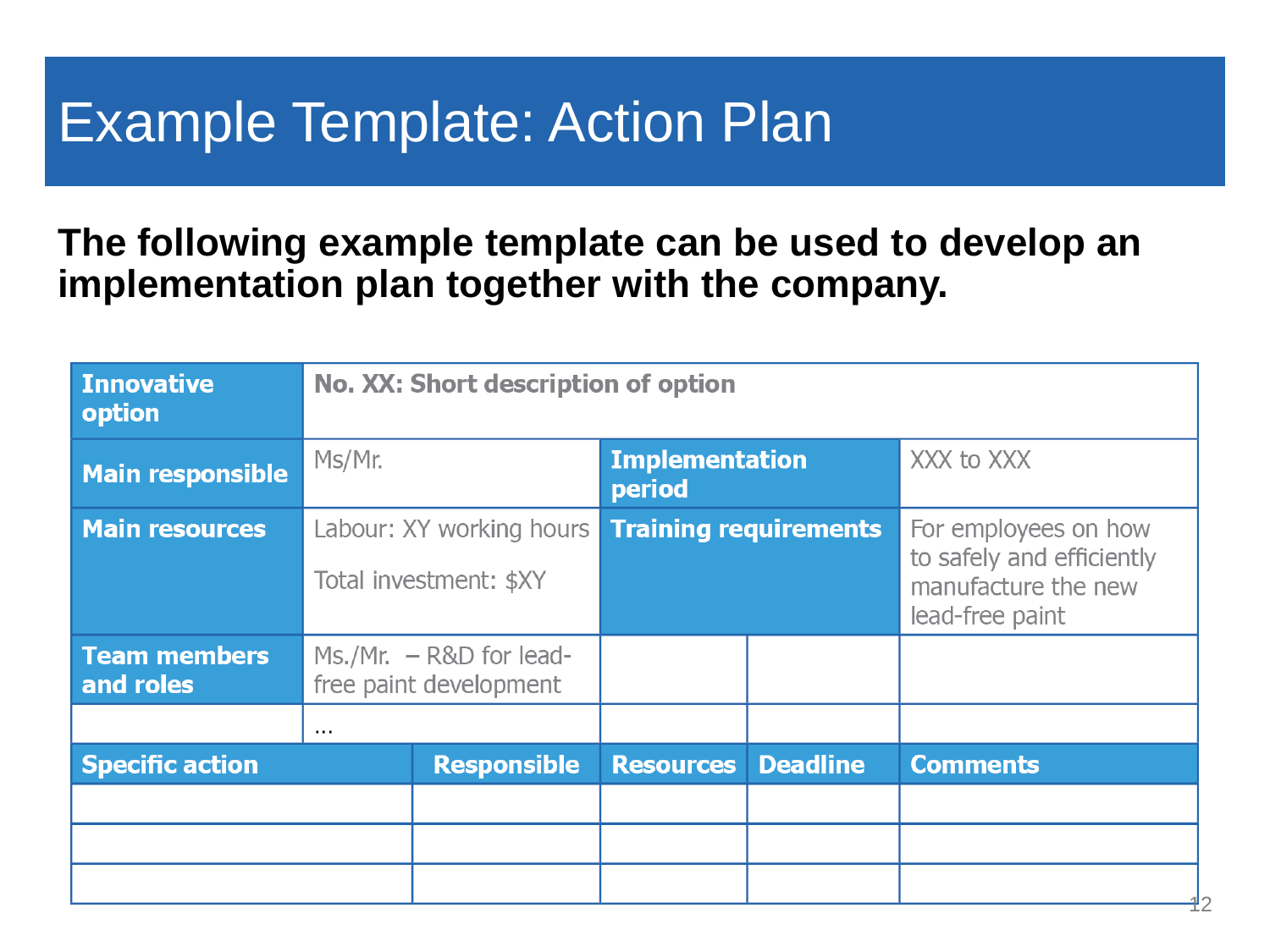# Monitor the implementation process at the company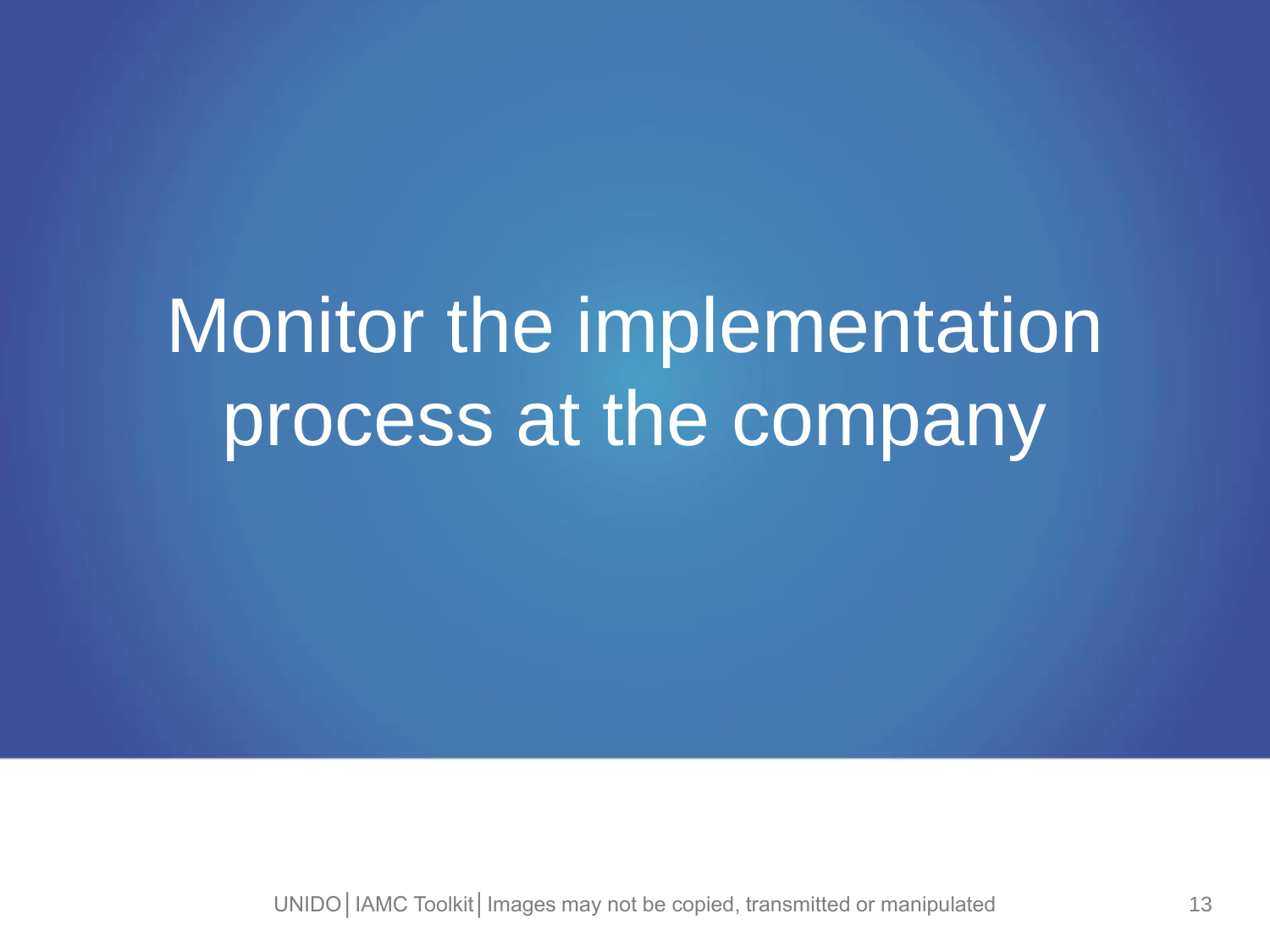Develop a monitoring plan for selected innovative options so that you can measure the performance of implemented options and compare it with the status before their implementation.



#### **A monitoring plan should provide answers to the following questions:**

- What to monitor (generation of hazardous waste, solvent consumption, VOC emissions, etc.)
- When to monitor (weekly, after each shift, etc.)
- Who is responsible for monitoring (shift supervisor, QC representative, etc.)
- How to present results: absolute values (e.g. kilograms of waste solvent per tonne of product, kilowatt hour of heat per tonne of product, etc.) and percentage (X% of total heat, etc.)
- Who needs the information (management, workers, customers, suppliers, other relevant stakeholders, etc.)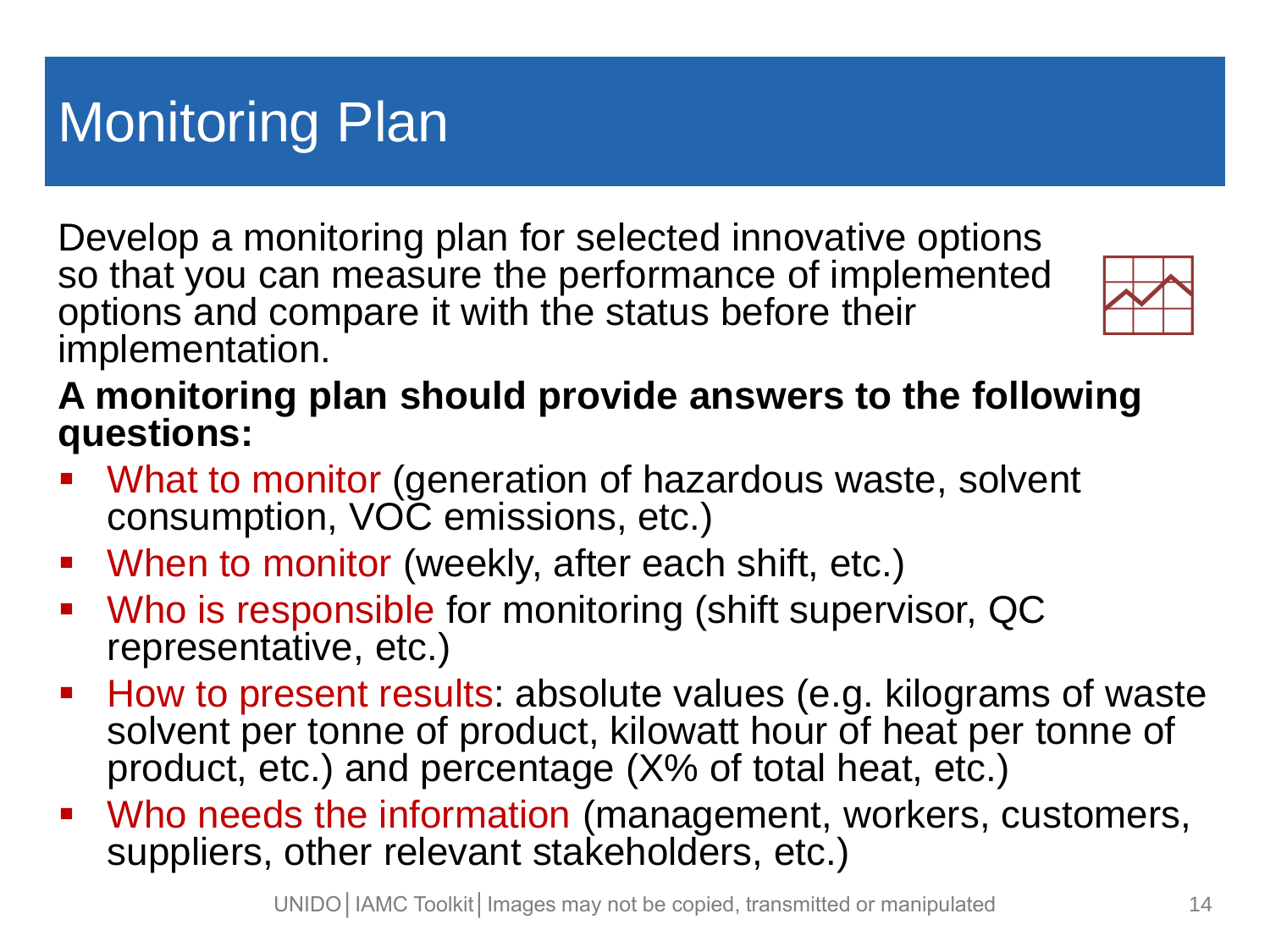## Example Template: Monitoring Plan

#### **The following example template can be used to develop a monitoring plan together with the company.**

| What to<br>monitor?             | Who is<br>responsible for<br>monitoring? | When to<br>monitor?         | How to monitor?                                                         | <b>Reporting to</b><br>employees                | <b>Reporting to</b><br>management                           |
|---------------------------------|------------------------------------------|-----------------------------|-------------------------------------------------------------------------|-------------------------------------------------|-------------------------------------------------------------|
| Product (or<br>product group) 1 | Name                                     | After each shift<br>(daily) | Supervisor keeps<br>track of the<br>production                          | Represented by a<br>curve for the<br>whole year | Figures and<br>graphs for daily<br>and weekly<br>production |
| Electricity                     | Name                                     | Weekly                      | Reading of main<br>meter                                                | As above +<br>compared with<br>production       | Weekly curve<br>compared with<br>weekly production          |
| Water                           | Name                                     | Weekly                      | Reading of main<br>meter                                                | As above                                        | As above                                                    |
| <b>Material 1</b>               | Name                                     | Daily                       | Workers register<br>number of boxes<br>used                             | Monthly curve<br>compared with<br>production    | As above                                                    |
| <b>Material 2</b>               | Name                                     | Weekly                      | Storage<br>department keeps<br>track of the supply<br>to the production | As above                                        | As above                                                    |
| Accidents                       | Name                                     | Daily                       | Supervisor keeps<br>track of accidents                                  | Monthly curve and<br>safety instructions        | Weekly figures                                              |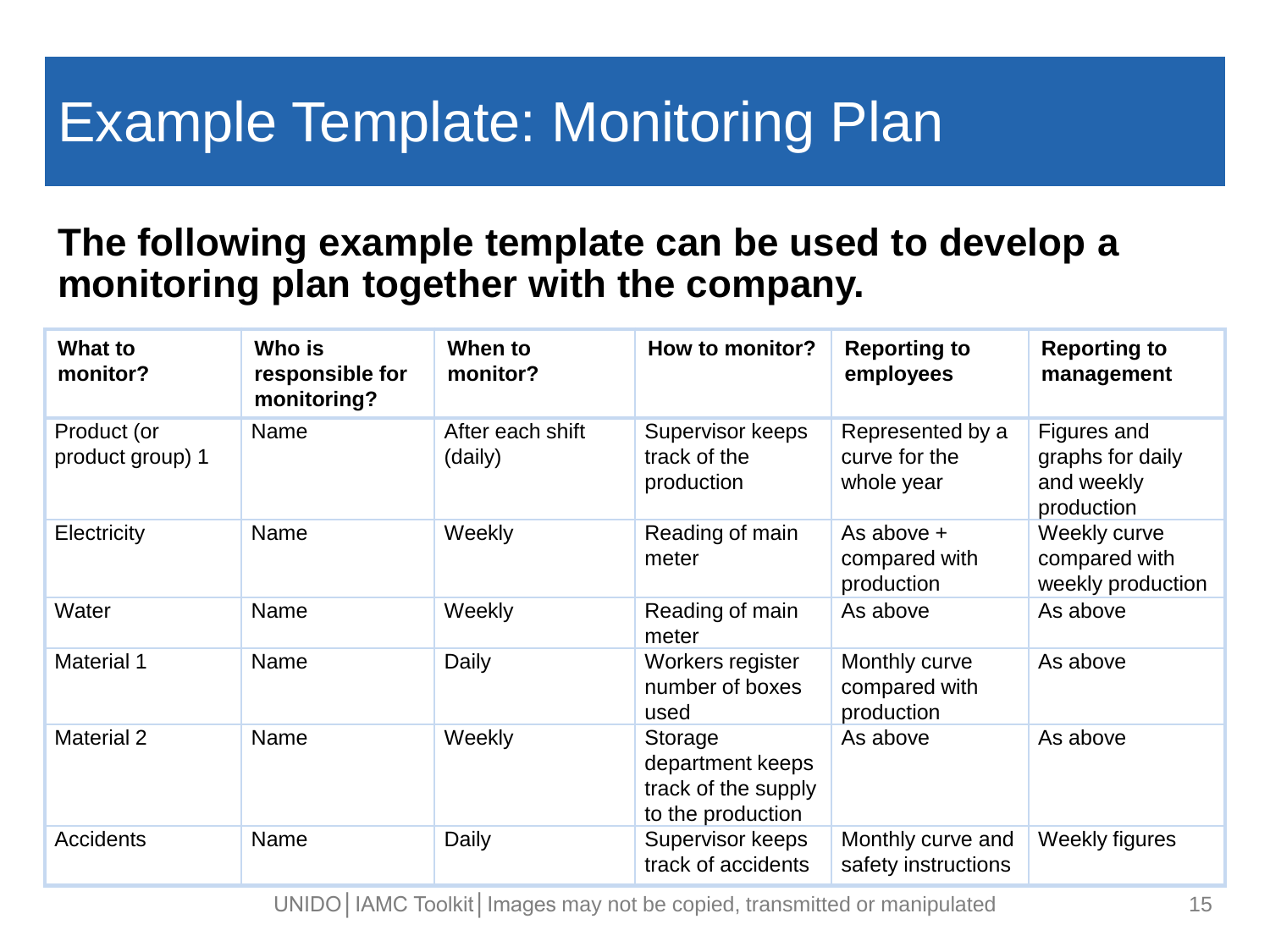# Sources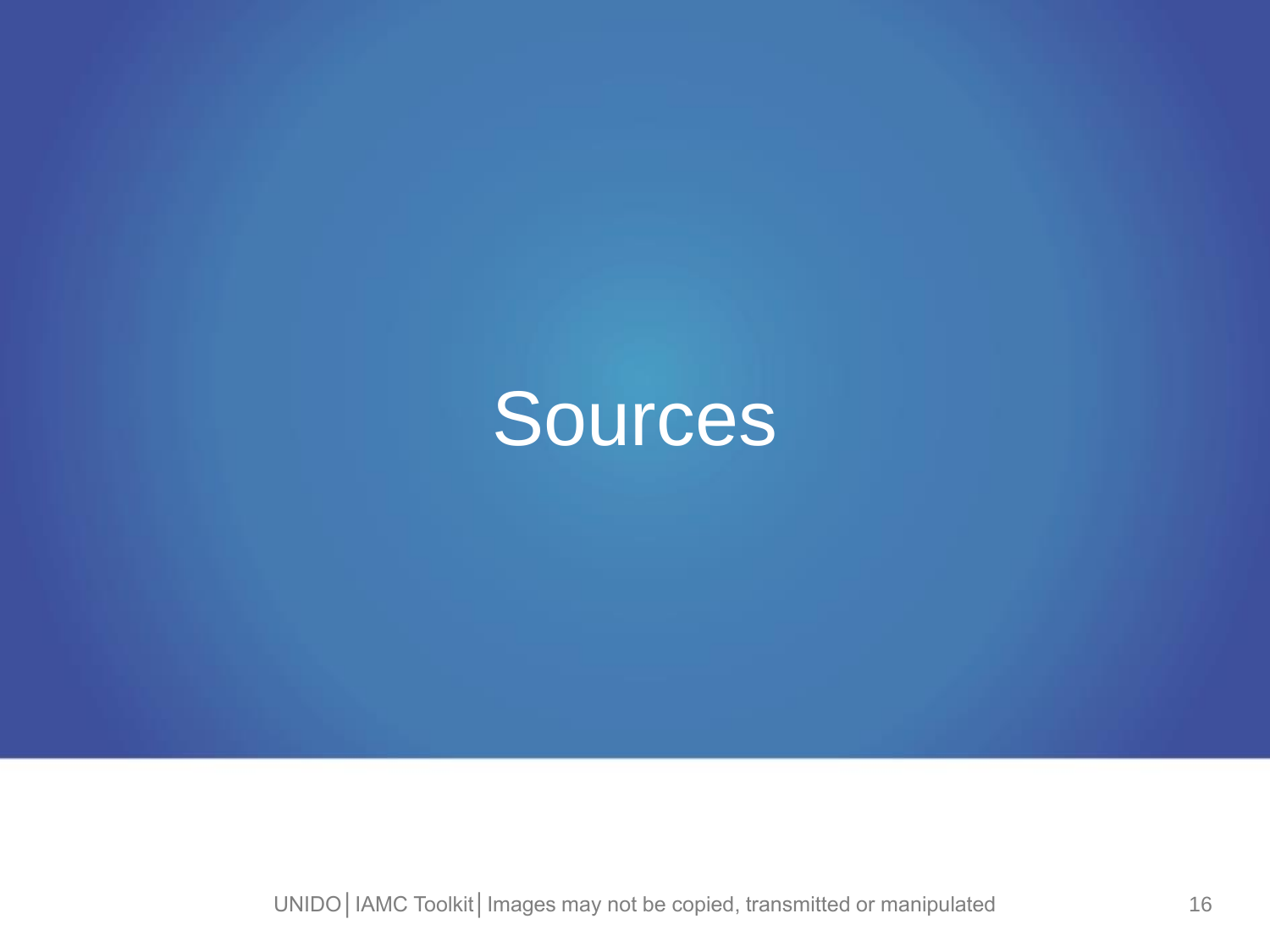#### Sources

- CSD Engineers, Switzerland / ISSPPRO, Germany, 2015
- Fusce posuere, magna sed pulvinar ultricies, productivity and Pollution Intensity, 2010 eros quis (ARIAL 32). UNIDO-UNEP: Enterprise-Level Indicators for Resource
- **UNIDO: Cleaner Production Toolkit, 2010**